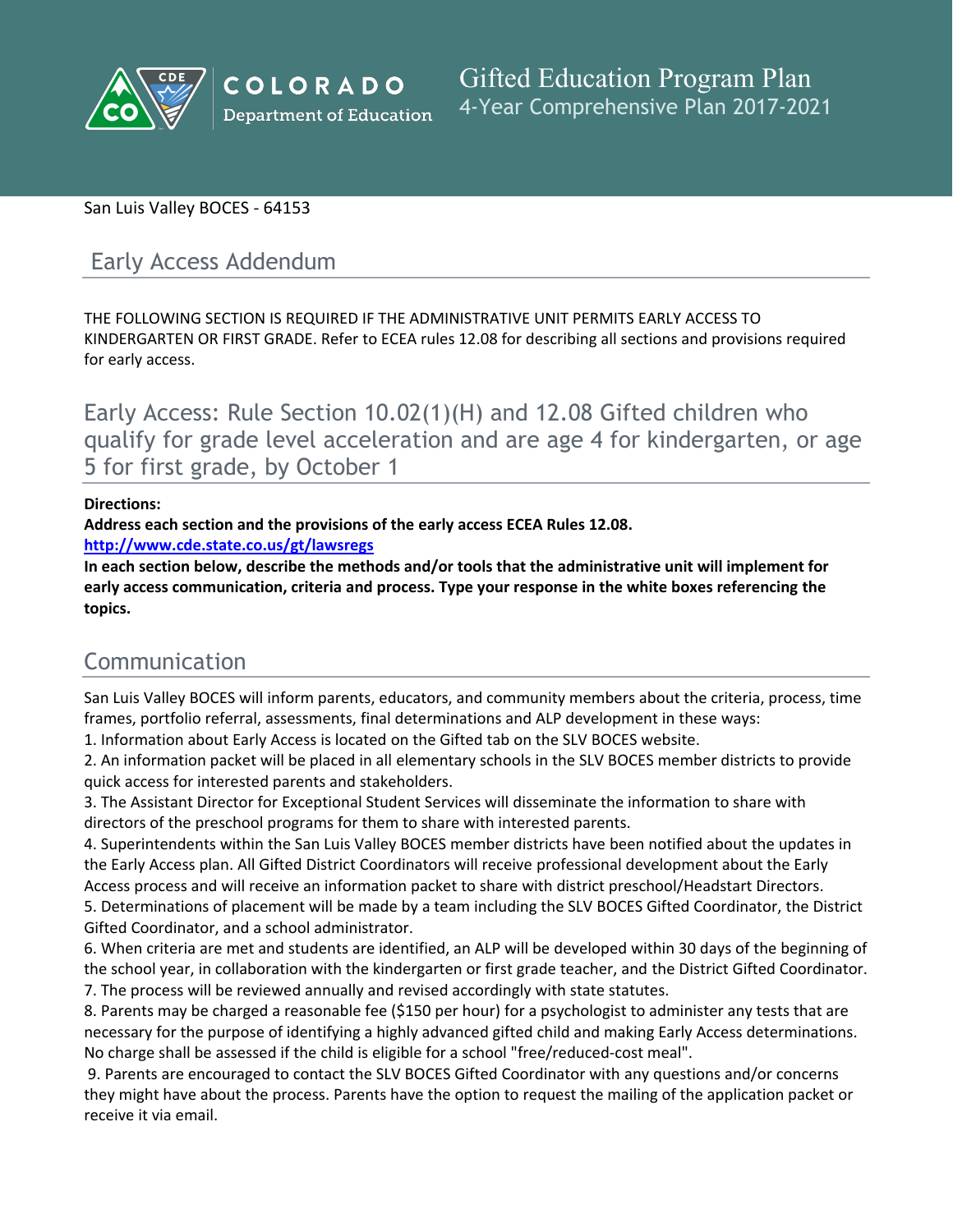



### Criteria

#### **Aptitude:**

Aptitude assessments must demonstrate a score of 97th percentile or higher on one of the selected cognitive assessments. Assessments will be administered by a district psychologist or the BOCES Gifted Coordinator. Assessments currently available in the SLV BOCES:

- 1. Cognitive Abilities Test (CogAT Form 7)
- 2. Kaufman Assessment Battery for Children, (KABC-II)
- 3. Kaufman Brief Intelligence Test, Second Edition (K-BIT 2)
- 4. Weschler Intelligence Scale for Children (WISC-IV)
- 5. Woodcock Johnson Tests of Cognitive Abilities, Brief Intellectual Ability (WJIII)

#### **Achievement:**

Achievement assessments must demonstrate a score of 97th percentile or higher in reading, writing and math. Assessments will be administered by a district psychologist or the SLV BOCES Gifted Coordinator. Assessments currently available in our BOCES:

- 1. Test of Early Mathematics Ability, Third Edition (TEMA-3)
- 2. Test of Early Reading Ability, Third Edition (TERA-3)
- 3. Test of Early Written Language, Third Edition (TEWL-3)
- 4. Kaufman Test of Educational Achievement (KTEA)
- 5. Woodcock-Johnson Tests of Achievement (WJIV)

#### **Performance:**

Performance assessments may consist of a portfolio of work that demonstrates that the child is working at least two years above his/her age peers OR a score of 97th percentile or higher on a nationally normed gifted behavior tool. Portfolio will be reviewed by classroom teachers with assistance from the SLV BOCES Gifted Coordinator. Normed observation tools will be completed by an adult, other than a relative, who has experience with the child. If a child has not attended a preschool or Head Start program, the child may attend a district preschool or Head Start for a period of time to collect TS Gold data from the preschool teacher. The contents of the student portfolio are:

- 1. Letter from the parent requesting early entrance (dated)
- 2. Student Performance work examples include, but not limited to:
- Examples of Number Sense (knowledge of)
- Examples of Beginning Alphabet sounds (knowledge of)
- Examples of shapes (knowledge of)
- Examples of Color (knowledge of)
- Examples of writing
- Student Interest
- Student Drawings
- Observable student behaviors
- Parents will complete and submit "Checklist of My Child's Strengths"
- Any other supporting anecdotal information
- Any public or private testing results
- Results will be evaluated by rubrics created by SLV BOCES.

3. Assessment currently available in our BOCES:

Pre-school and Kindergarten Behavior Scales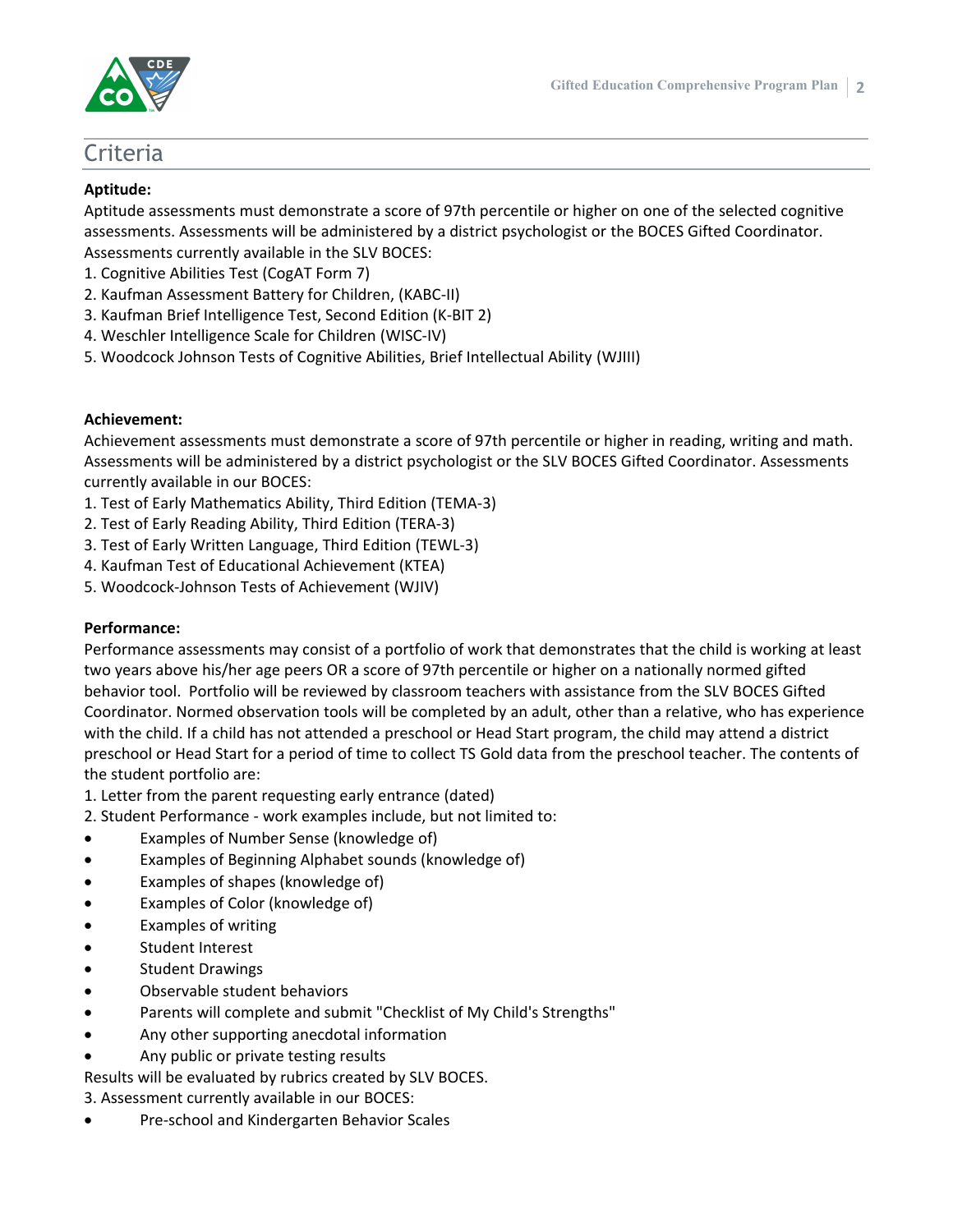

Preschool Gifted Rating Scale (GRS-P)

 The Iowa Acceleration Scale will be used for a student applying for the 1st grade and will be completed by the BOCES Gifted Coordinator who will also be conducting interviews and observations.

#### **Readiness, social behavior and motivation:**

The student must demonstrate readiness for school using the district's Kindergarten screening tool and will be completed by the SLV BOCES Gifted Coordinator. The Assistant Director for Special Education will provide the TS Gold data.

Assessment currently available in our BOCES:

- Teaching Strategies Gold Survey Kindergarten Entry Assessment
- Phelps Kindergarten Readiness Scale

#### **Support system:**

Once identified as an early access student, the district's Gifted Coordinator, with assistance from the SLV BOCES Gifted Coordinator, will monitor both the academic and social needs of the student on a monthly basis to ensure that the student is successful in his/her placement; with results of monitoring to be recorded in the student's ALP. Adjustments are made to the ALP as needed with input from the coordinators, administration, teachers, parents, and the student.

### Process

#### **Timelines:**

1. Prior to February 1st, the parents will contact their local school and request Early Access for their child. The district will contact the SLV BOCES Gifted Coordinator with contact information about the parent. The child must be four years old by October 1st of the school year (for which they are seeking admission) for kindergarten Early Access and five years old for first grade Early Access.

2. The SLV BOCES Gifted Coordinator will contact the parents, review the Early Access process and send a packet of information to the parent(s) to be returned by February 15th. The parent collects the required materials for the portfolio and delivers it to the SLV BOCES Gifted Coordinator. The portfolio will include the contents listed in the Performance section.

3. No Early Access applications will be accepted after February 15th. Timeline exception may be allowed for families new to the San Luis Valley; however, the same identification process will be in operation and cannot be completed unless the application is received by May 15th, unless the child has already been accepted into Early Access by another administrate unit. Determination will occur by September 1.

4. Prior to April 1st, the parents and the SLV BOCES Gifted Coordinator will set an initial interview. During this meeting, the portfolio will be reviewed, student achievement will be analyzed, a student interview will be conducted, and a readiness scale will be administered. The Preschool Gifted Rating Scale will be completed by the preschool teacher. Those attending the meeting will include the parents and the child, SLV BOCES Gifted Coordinator, the District Gifted Coordinator, and other personnel as needed. If there is a consensus to continue toward Early Access, a district RtI/MTSS meeting will be arranged by April 1st.

5. The RtI/MTSS team will review the data presented at the initial meeting along with any additional testing that have been acquired. If it is determined that additional data is needed, these will pursued, collected and compiled for the determination meeting, which will be set prior to May 1st.

6. At the determination meeting, a decision will be reached about continuing to placement in Early Access. The determination meeting will be attended by the RtI/MTSS team, which will include the District Gifted Coordinator, Early Childhood staff, receiving teacher, building administrator and SLV Gifted Coordinator. If the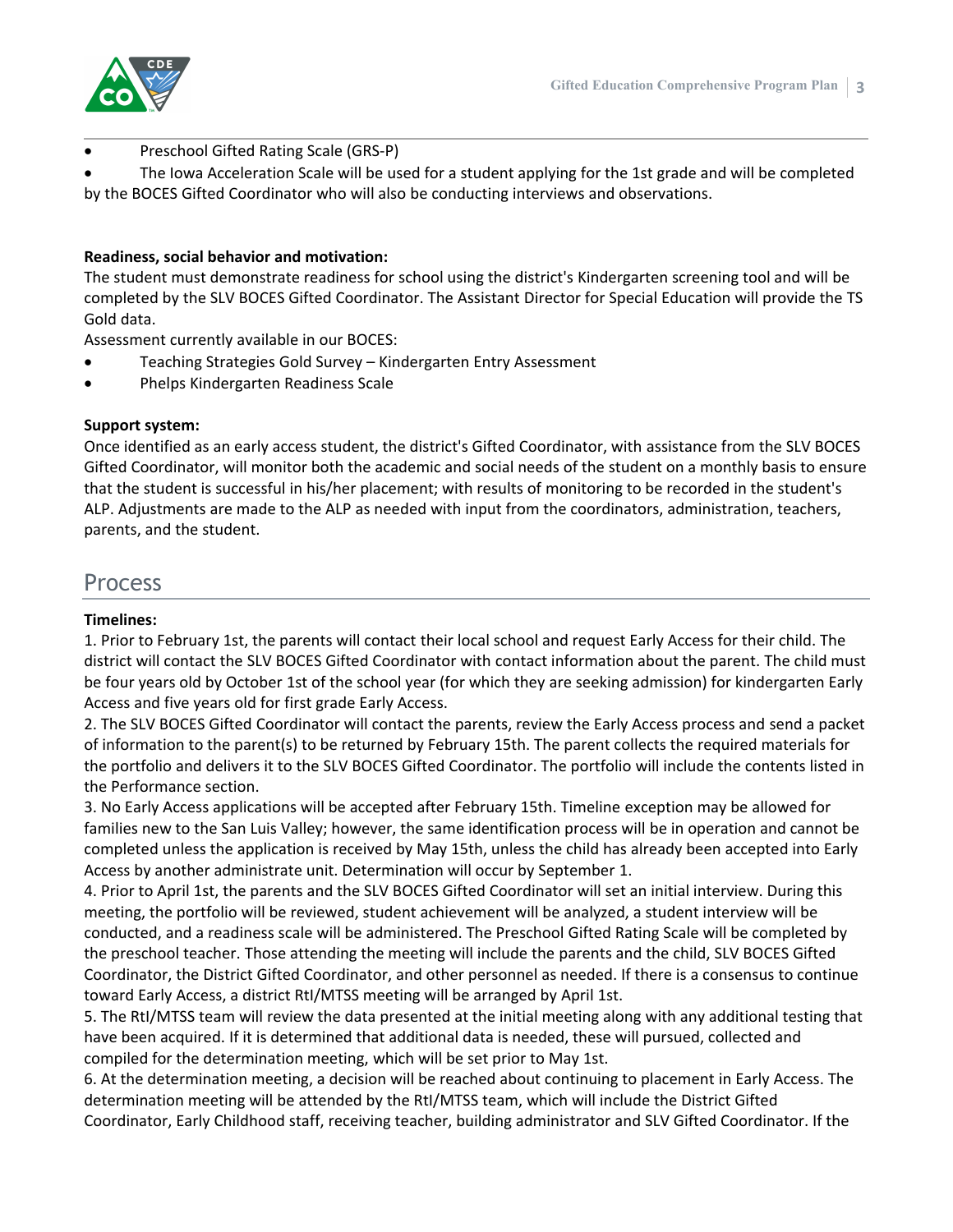

decision is to proceed to placement in Early Access, preliminary discussions will occur about planning for beginning of the school and the development of an Advanced Learning (ALP). A letter of determination will be prepared by the SLV BOCES Gifted Coordinator signed by the members of the determination team and the parent; and a copy will be placed in the student files. If the determination team finds the child gifted, but does not find that the child meets the criteria for Early Access, the team will provide the child's school with the child's assessment portfolio for serving the area of exceptionality in the child's public preschool or public kindergarten program.

7. The ALP will be developed withing the first 30 days of school or by September 30, whichever comes first. 8. If the student transfers during the first year of an early access placement the new AU shall maintain the placement.

#### **Personnel:**

After the initial contact of the parents with their local district and the district contacting the SLV Gifted Coordinator, all inquiries will be made to the SLV BOCES Gifted Coordinator. The SLV BOCES Gifted Coordinator will be responsible for managing the identification process including: collecting the referrals, data collection, body of evidence from the sources used in the identification process, testing conducted by participants in the process, administering some cognitive and achievement tests, and meeting with the parents and the child. The SLV BOCES will designate a psychologist to administer additional testing as needed. The Placement Determination team will consist of the the RtI/MTSS Team, including the SLV BOCES Gifted Coordinator, the District Gifted Coordinator, a BOCES psychologist (if he/she administered any tests), a kindergarten or first grade teacher, the elementary principal, and others as deemed appropriate.

#### **Evaluation:**

Early Access Timeline

By February 1<sup>st</sup> parents interested in exploring Early Access or their child need to contact their local district. At that time, the local district provides parent contact information to the San Luis Valley BOCES Gifted Coordinator. The San Luis Valley BOCES Gifted Coordinator contacts the parents, explains the program and provides the parents with the Information Packet.

By February 15<sup>th</sup>

Parent returns Information Packet to San Luis Valley BOCES Gifted Coordinator By March 15<sup>th</sup>

Conduct initial data gathering interview with parents

SLV BOCES Gifted Coordinator, District Gifted Coordinator, principal and school psychologist have a RtI/MTSS meeting to analyze data to reach a decision about proceeding in the process.

By April 1st

School RtI Team and Gifted Team Meeting (by 4/1) to analyze date to reach decision to pursue further testing (located at local school)

By May 1st